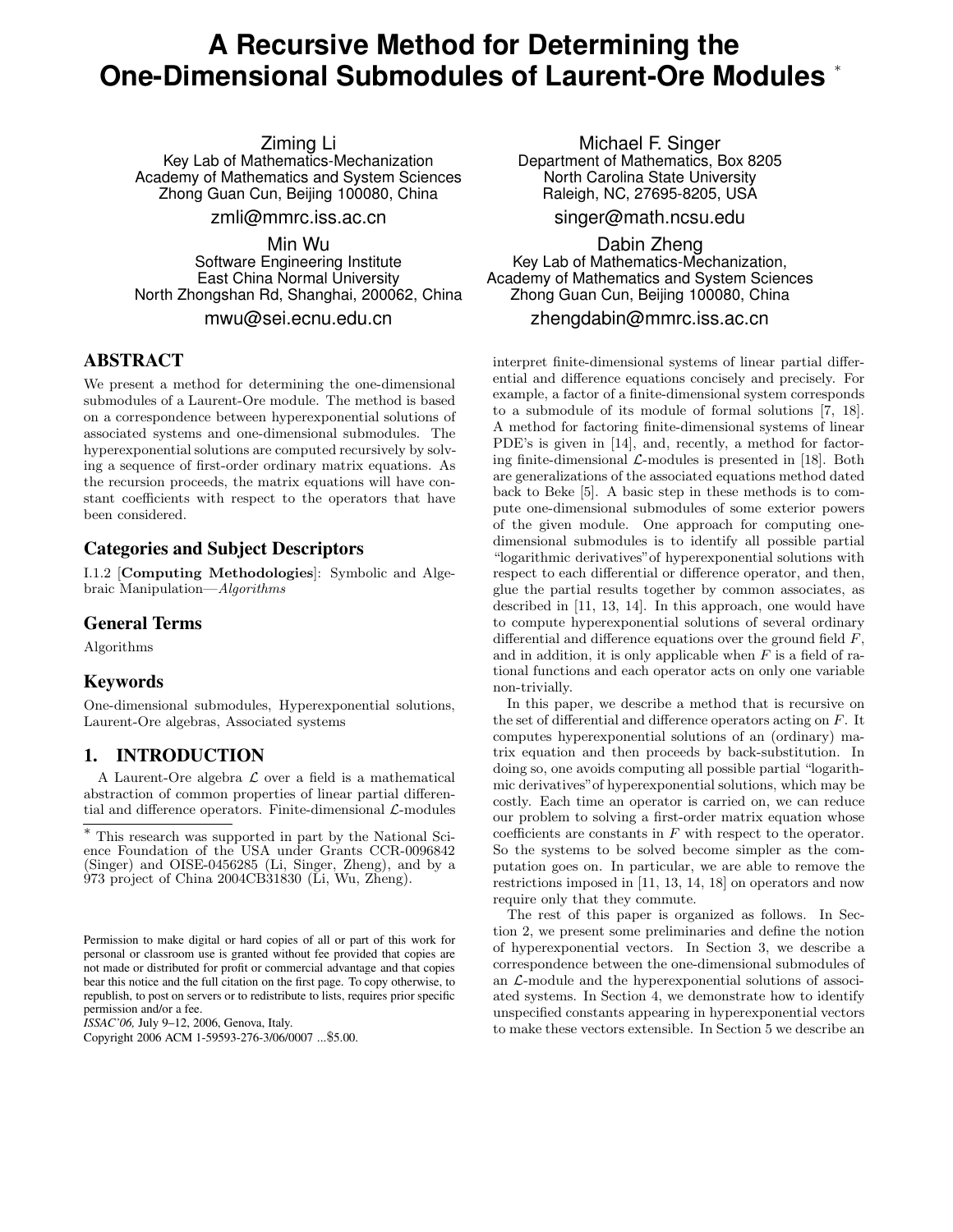algorithm for determining the one-dimensional submodules of an L-module and give some examples.

## **2. PRELIMINARIES**

Throughout the paper,  $F$  is a commutative field of characteristic zero. Let  $R$  be an  $F$ -algebra, not necessarily commutative. We present some basic facts about finite-dimensional R-modules, and the notion of hyperexponential vectors.

#### **2.1 One-dimensional submodules**

Let  $M$  be a (left)  $R$ -module that is a finite-dimensional vector space over  $F$ . A submodule of  $M$  is said to be onedimensional if it is also a vector space of dimension one over  $F$ . Let  $N$  be a one-dimensional submodule of  $M$  and  $\bf{v}$ a non-zero element of  $N$ . Then  $N$  is generated by  $\mathbf v$  as a vector space over F. So we may write  $N = Fv$ . Moreover, for all  $r \in R$ , there exists  $f \in F$  such that  $r\mathbf{v} = f\mathbf{v}$ .

We review some results concerning one-dimensional submodules, which will help us describe one-dimensional submodules of a finite-dimensional module over a Laurent-Ore algebra by a finite amount of information, as sketched in [16, page 111] and [8] for differential modules.

LEMMA 1. Let  $N_1, \ldots, N_s$  be one-dimensional submodules of an R-module such that the sum  $\sum_{i=1}^{s} N_i$  is direct. If N is a nontrivial submodule contained  $\overline{in} \sum_{i=1}^{n} N_i$ , then there exists a one-dimensional submodule  $N' \subset N$ . Moreover, N' is isomorphic to some  $N_i$ .

PROOF. Every element of  $\sum_{i=1}^{s} N_i$  can be (uniquely) expressed as a sum of elements in  $N_1, \ldots, N_s$ . Among all nonzero elements of N, choose a  $\mathbf{v} \in N$  such that its additive expression is shortest. Without loss of generality, suppose that the additive expression of **v** is  $\sum_{i=1}^{t} \mathbf{v}_i$  where  $\mathbf{v}_i \in N_i$  is nonzero and  $1 \leq t \leq s$ . For any  $r \in R$ ,  $r\mathbf{v}_i \in N_i$ , and, hence,  $r\mathbf{v}_i = a_i \mathbf{v}_i$  for some  $a_i \in F$ , because  $N_i$  is one-dimensional. It follows that  $r\mathbf{v} = \sum_{i=1}^{t} a_i \mathbf{v}_i$ . By the selection of  $\mathbf{v}$ ,  $r\mathbf{v}-a_1\mathbf{v}=0$ , and, hence,  $F\mathbf{v}$  is a one-dimensional submodule in N. Let  $\pi_1$  be the projection from  $\bigoplus_{i=1}^s N_i$  to  $N_1$ . Note that  $\pi_1(\mathbf{v})=\mathbf{v}_1\neq0$ . So the restriction of  $\pi_1$  on Fv is bijective since  $F$ **v** and  $N_1$  both have dimension one.  $\Box$ 

As a consequence, one can prove by induction on s that

COROLLARY 2. If  $N_1, \ldots, N_s$  are pairwise nonisomorphic one-dimensional submodules of an R-module, then  $\sum_{i=1}^{s} N_i$ is direct.

Let  $\mathcal{M}_1$  be the set of all one-dimensional submodules of a finite-dimensional R-module M, and  $\overline{\mathcal{M}}_1$  the set of equivalence classes of  $\mathcal{M}_1$  modulo isomorphism. The cardinality of  $\overline{\mathcal{M}}_1$  is finite by Corollary 2. For an equivalence class I in  $\overline{\mathcal{M}}_1$ , there exist a finite number of submodules  $N_1 = F_{\mathbf{V}_1}$ ,  $\ldots, N_s = Fv_s$  in I such that  $v_1, \ldots v_s$  are linearly independent over F, and moreover, for every  $F\mathbf{v} \in I$ ,  $\mathbf{v}$  is linearly dependent on  $\mathbf{v}_1, \ldots \mathbf{v}_s$  over F. Then  $\sum_{N \in I} N = \bigoplus_{i=1}^s N_i$ . Setting the latter (direct) sum to be  $S_I$ , one can prove, using Lemma 1 and induction, the following

PROPOSITION 3. With the notation just introduced, we have  $\sum_{N \in \mathcal{M}_1} N = \bigoplus_{I \in \overline{\mathcal{M}}_1} S_I$ .

#### **2.2 Hyperexponential vectors**

Let R be a ring and  $\Delta$  be a finite set of commuting maps from R to itself. A map in  $\Delta$  is assumed to be either a derivation on  $R$  or an automorphism of  $R$ . Recall that a derivation  $\delta$  is an additive map satisfying the multiplicative rule  $\delta(ab) = a\delta(b) + \delta(a)b$  for all  $a, b \in R$ . The pair  $(R, \Delta)$ is called a  $\Delta$ -ring.

For a derivation  $\delta \in \Delta$ , an element c of R is called a constant with respect to  $\delta$  if  $\delta(c) = 0$ . For an automorphism  $\sigma \in \Delta$ , c is called a *constant* with respect to  $\sigma$ if  $\sigma(c) = c$ . An element c of R is called a constant if it is a constant with respect to all maps in  $\Delta$ . The set of constants of R, denoted by  $C_R$ , is a subring. The ring  $C_R$  is a subfield if  $R$  is a field.

Let  $(F, \Delta)$  be a  $\Delta$ -field and R a commutative ring containing F. If all the maps in  $\Delta$  can be extended to R in such a way that all derivations (resp. automorphisms) of  $F$ become derivations (resp. automorphisms) of  $R$  and the extended maps commute pairwise, then  $(R, \Delta)$ , or simply R, is called a  $\Delta$ -extension of F.

In a  $\Delta$ -extension R of F, a non-zero element h is said to be hyperexponential with respect to a map  $\phi$  in  $\Delta$  if  $\phi(h)=rh$ for some  $r \in F$ . The element r is denoted  $\ell \phi(h)$ . The element  $h$  is said to be *hyperexponential* over  $F$  if it is hyperexponential with respect to all the maps in  $\Delta$ . A non-zero vector  $V \in \mathbb{R}^n$  is said to be hyperexponential (with respect to a map  $\phi$ ) if there exist  $h \in R$ , hyperexponential (with respect to  $\phi$ ), and  $W \in F^n$  such that  $V = hW$  (see [18, Chapter 4]). A straightforward calculation shows that

LEMMA 4. Let  $h_1, h_2$  be two hyperexponential elements of a  $\Delta$ -extension E of F. If  $\ell \phi(h_1) = \ell \phi(h_2)$  for all  $\phi \in \Delta$ and  $h_2$  is invertible, then  $h_1/h_2$  is a constant.

Let  $\Delta'$  be a nonempty subset of  $\Delta$ , and let E and E' be  $\Delta$ and  $\Delta'$ -extensions of F, respectively. The F-algebra  $E \otimes_F E'$ is a  $\Delta'$ -extension, where  $\delta(r \otimes r') = \delta(r) \otimes r' + r \otimes \delta(r')$  and  $\sigma(r \otimes r') = \sigma(r) \otimes \sigma(r')$  for all derivation operators  $\delta$  and automorphisms  $\sigma$  in  $\Delta'$ . The canonical maps  $E \longrightarrow E \otimes_F E'$ and  $E' \longrightarrow E \otimes_F E'$  are injective since E and E' are Falgebras. Thus  $E \otimes_F E'$  can be regarded as a  $\Delta'$ -extension that contains both  $E$  and  $E'$ .

# **3. MODULES OVER LAURENT-ORE ALGEBRAS**

In the sequel, we set  $\Delta = \{\delta_1, \ldots, \delta_\ell, \sigma_{\ell+1}, \ldots, \sigma_m\}$  where  $\delta_1, \ldots, \delta_\ell$  are derivation operators on F and  $\sigma_{\ell+1}, \ldots, \sigma_m$ are automorphisms of F.

The Laurent-Ore algebra over  $F$  is a noncommutative ring  $\mathcal{L} = F[\partial_1, \ldots, \partial_m, \partial_{\ell+1}^{-1}, \ldots, \partial_m^{-1}]$  whose multiplication rules are  $\partial_s \partial_t = \partial_t \partial_s$ ,  $\partial_j \partial_j^{-1} = 1$ ,  $\partial_i a = a \partial_i + \delta_i(a)$ ,  $\partial_j a = \sigma_j(a) \partial_j$ , and  $\partial_j^{-1}a = \sigma_j^{-1}(a)\partial_j^{-1}$ , where  $1 \leq s < t \leq m, 1 \leq i \leq \ell$ ,  $\ell + 1 \leq j \leq m$ , and  $a \in F$ . The algebra  $\mathcal L$  can be constructed from an Ore algebra over  $F$  (see [7]). For any finite-dimensional  $\mathcal{L}$ -module, its  $F$ -bases may be computed via the Gröbner basis techniques in  $[18, Chapter 3]$ .

Let  $\Delta'$  be a nonempty subset of  $\Delta$ . Then  $\Delta'$  corresponds to a Laurent-Ore algebra  $\mathcal{L}'$ . An  $\mathcal{L}$ -module M is also an  $\mathcal{L}'$ module. To distinguish the different module structures, we write  $(M, \Delta)$  and  $(M, \Delta')$  to mean that M is an  $\mathcal{L}$ -module and an  $\mathcal{L}'$ -module, respectively.

Let M be an  $\mathcal{L}\text{-module with a finite basis } \mathbf{b}_1, \ldots, \mathbf{b}_n$ over  $F$ . The module structure of  $M$  is determined by  $m$ matrices  $A_1, \ldots, A_m$  in  $F^{n \times n}$  such that

$$
\partial_i(\mathbf{b}_1,\ldots,\mathbf{b}_n)^T\!=\!A_i(\mathbf{b}_1,\ldots,\mathbf{b}_n)^T,\ i=1,\ldots,m.\qquad(1)
$$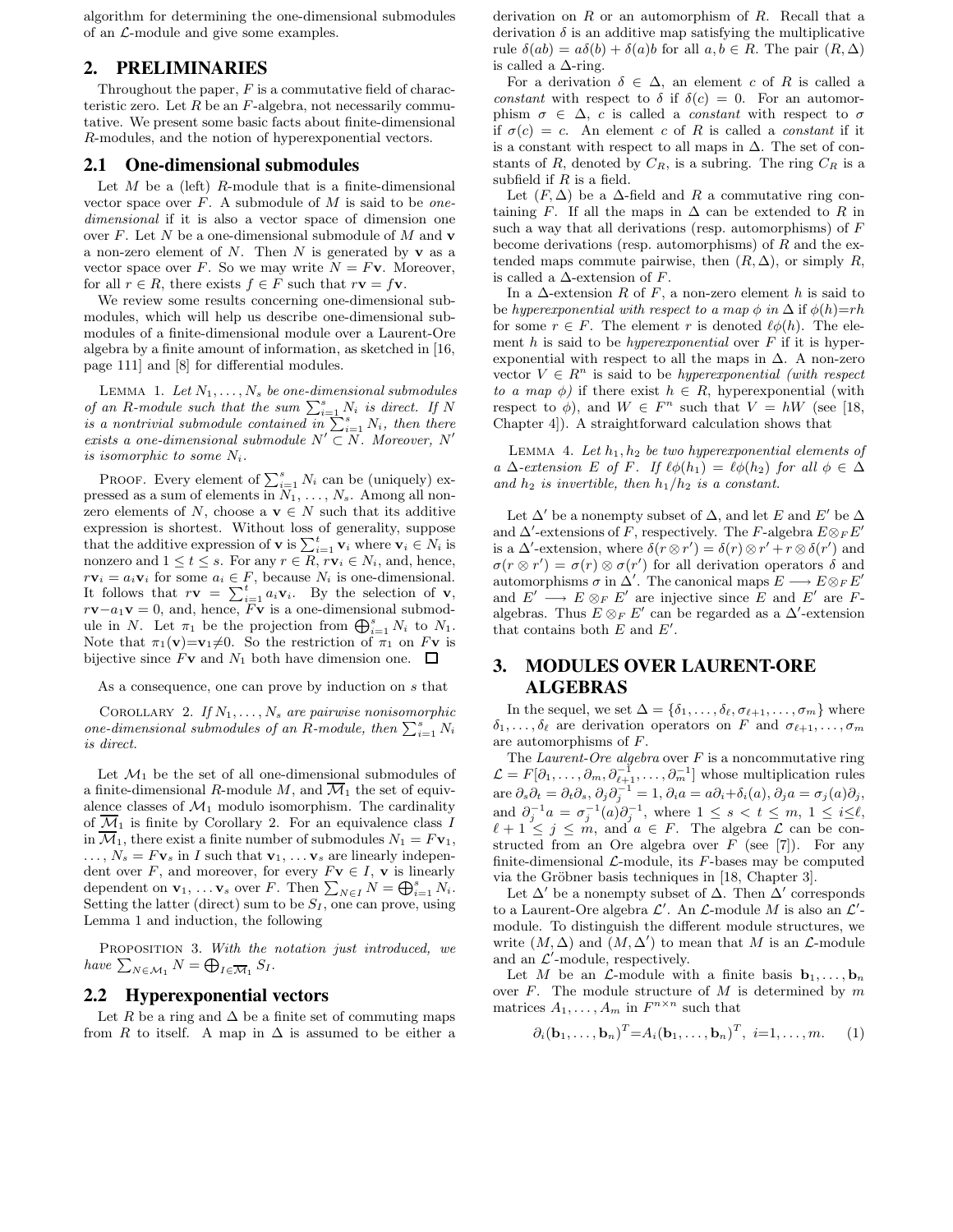Note that  $A_{\ell+1}, \ldots, A_m$  are invertible because  $\mathcal L$  contains  $\partial_{\ell+1}^{-1}, \ldots, \partial_m^{-1}$ . We call  $A_1, \ldots, A_m$  the structure matrices with respect to  $\mathbf{b}_1, \ldots, \mathbf{b}_n$ . For a vector  $Z = (z_1, \ldots, z_n)^T$ of unknowns,

$$
\delta_i(Z) = -A_i^T Z, \ i \leq \ell, \quad \sigma_j(Z) = (A_j^{-1})^T Z, \ j > \ell, \quad (2)
$$

is called the system associated to M and the basis  $\mathbf{b}_1, \ldots,$ **. Systems associated to different bases are equivalent in** the sense that the solutions of one system can be transformed to those of another by a matrix in  $F^{n \times n}$ . The commutativity of the maps in  $\Delta$  implies that (2) is fully integrable [7, Definition 2]. A detailed verification of this assertion is presented in [18, Lemma 4.1.1]. On the other hand, every fully integrable system is associated to its module of formal solutions [7, Example 4], which is an  $\mathcal{L}\text{-module of}$ finite dimension.

A solution  $V$  of  $(2)$  is called a hyperexponential solution if  $V$  is a hyperexponential vector. It is called a rational solution if the entries of  $V$  are in  $F$ .

The next proposition connects one-dimensional submodules with hyperexponential vectors.

PROPOSITION 5. Let an  $\mathcal{L}\text{-module }M$  have a finite  $F$ basis  $\mathbf{b}_1, \ldots, \mathbf{b}_n$  with structure matrices given in (1) and the associated system in (2). Let  $\mathbf{u} = \sum_{i=1}^{n} u_i \mathbf{b}_i$  with  $u_i \in F$ not all zero.

(i) If there exists a hyperexponential element h in some  $\Delta$ extension such that  $h(u_1, \ldots, u_n)^T$  is a solution of (2), then  $F\mathbf{u}$  is a submodule of  $M$  with

$$
\partial_i(\mathbf{u}) = -\ell \delta_i(h)\mathbf{u}, i \leq \ell \text{ and } \partial_j(\mathbf{u}) = \ell \sigma_j(h)^{-1}\mathbf{u}, j > \ell.
$$
 (3)

(ii) If  $F$ **u** is a submodule of  $M$  then there exists an invertible hyperexponential element h in some  $\Delta$ -extension such that  $h(u_1, \ldots, u_n)^T$  is a solution of (2).

PROOF. Let  $U = (u_1, \ldots, u_n)^T$  and  $\mathbf{b} = (\mathbf{b}_1, \ldots, \mathbf{b}_n)^T$ . If  $hU$  is a solution of (2), then  $\delta_i(U) = -A_i^T U - \ell \delta_i(h)U$ for  $i \leq \ell$ . Therefore  $\partial_i(\mathbf{u}) = \delta_i (U^T) \mathbf{b} + U^T A_i \mathbf{b} = -\ell \delta_i(h)\mathbf{u}$ for  $i \leq \ell$ . Similarly,  $\partial_j(\mathbf{u}) = \ell \sigma_j(h)^{-1} \mathbf{u}$  for  $j > \ell$ . So Fu is a submodule and (3) holds.

Now let Fu be a submodule. Then  $\partial_i \mathbf{u} = f_i \mathbf{u}$  where  $f_i \in F$ for  $1 \leq i \leq m$ , and  $f_j \neq 0$  for  $j > \ell$ . The system associated to Fu is  $\{\delta_i(z) = -f_i z, i \leq \ell, \sigma_j(z) = f_j^{-1} z, j > \ell\}.$ By Theorem 1 in [7] it has an invertible solution  $h$  in certain  $\Delta$ -extension. Thus h is hyperexponential over F. From  $\partial_i(\mathbf{u}) = f_i \mathbf{u}$  it follows that  $\delta_i(U) = f_i U - A_i^T U$ , which together with  $\ell \delta_i(h) = -f_i$  implies  $\delta_i(hU) = -A_i^T hU$  for  $i \leq \ell$ . Similarly, we get  $\sigma_j(hU) = (A_j^{-1})^T hU$  for  $j > \ell$ .

Let  $h_1$  and  $h_2$  be two hyperexponential elements of a  $\Delta$ extension of F such that  $h_1(u_1, \ldots, u_n)^T$  and  $h_2(v_1, \ldots, v_n)^T$ are solutions of (2). From Proposition 5 (i),  $F$ **u** and  $F$ **v** with  $\mathbf{u} = \sum_{i=1}^{n} u_i \mathbf{b}_i$  and  $\mathbf{v} = \sum_{i=1}^{n} v_i \mathbf{b}_i$  are one-dimensional submodules of M. Suppose  $F\mathbf{u} = F\mathbf{v}$ . Then  $\mathbf{u} = r\mathbf{v}$ for some  $r \in F$ , which, together with (3), implies that  $\ell\phi(rh_1) = \ell\phi(h_2)$  for all  $\phi \in \Delta$ . By Lemma 4,  $rh_1 = ch_2$ with c a constant if we assume that  $h_2$  is invertible. Consequently,  $h_1(u_1,\ldots,u_n)^T = ch_2(v_1,\ldots,v_n)^T$ . In the situation described in Proposition 5, we say that the hyperexponential vector  $h(u_1, \ldots, u_n)^T$  corresponds to the submodule Fu and understand that in any  $\Delta$ -extension, this correspondence is unique up to constant multiples.

The next lemma tells us how to decide whether two onedimensional submodules are isomorphic.

LEMMA 6. Let  $M$  be an  $\mathcal{L}\text{-module with a finite }F\text{-basis}$  $\mathbf{b}_1,\ldots,\mathbf{b}_n$ . Let  $\mathbf{u} = \sum_{i=1}^n u_i \mathbf{b}_i$  and  $\mathbf{v} = \sum_{i=1}^n v_i \mathbf{b}_i$  where  $u_i$ ,  $v_j \in F$ . Suppose that Fu and Fv are two one-dimensional submodules of M and that  $\partial_i \mathbf{u} = f_i \mathbf{u}$  and  $\partial_i \mathbf{v} = g_i \mathbf{v}$ , where  $f_i, g_i \in F$  and  $i = 1, \ldots, m$ . Then we have the following statements:

(i) The map  $\mathbf{u} \mapsto r\mathbf{v}$  from Fu to Fv is a module isomorphism if and only if r is a nonzero solution of the system

$$
\delta_i(z) = (f_i - g_i)z, \ i \leq \ell, \ \sigma_j(z) = f_j g_j^{-1} z, \ j > \ell. \ (4)
$$

(ii) Suppose that  $h(u_1, \ldots, u_n)^T$  is a solution of the system associated to  $M$ , where  $h$  is hyperexponential in some ∆-extension of F. Then Fu and Fv are isomorphic if and only if there exists a non-zero  $r \in F$  such that  $rh(v_1, \ldots, v_n)^T$  is a solution of the associated system.

PROOF. Let  $\psi : F$ **u**  $\rightarrow$  F**v** be a module isomorphism with  $\psi(\mathbf{u}) = r\mathbf{v}$  for some non-zero  $r \in F$ . It follows that

$$
\psi(\partial_i \mathbf{u}) = f_i r \mathbf{v} = \partial_i (r \mathbf{v}) = \begin{cases} (\delta_i(r) + g_i r) \mathbf{v}, & i \leq \ell, \\ \sigma_i(r) g_i \mathbf{v}, & i > \ell. \end{cases}
$$

Thus r is a non-zero solution of  $(4)$ . Conversely, if r is a non-zero solution of (4), then  $\mathbf{u} \mapsto r\mathbf{v}$  gives rise to a module isomorphism from  $F\mathbf{u}$  to  $F\mathbf{v}$  by a similar calculation.

To prove (ii), we assume that the module structure of  $M$ is given by (1) and the associated system is given by (2). Thus  $f_i = -\ell \delta_i(h)$  and  $f_j = \ell \sigma_j(h)^{-1}$  by Proposition 5 (i).

If  $F\mathbf{u} \to F\mathbf{v}$  is an isomorphism given by  $\mathbf{u} \mapsto r\mathbf{v}$  with  $r \in F$ , then  $r$  satisfies (4) by (i), hence

$$
g_i = -\ell \delta_i(rh), \ i \leq \ell, \text{ and } g_i = \ell \sigma_i(rh)^{-1}, \ i > \ell. \tag{5}
$$

Set  $V = (v_1, \ldots, v_n)^T$ . From  $\partial_i(\mathbf{v}) = g_i \mathbf{v}$ , we get  $\delta_i(V) =$  $g_i V - A_i^T V$  for  $i \leq \ell$ , which together with (5) implies

$$
\delta_i(r h V) = \delta_i(r h) V + r h \, \delta_i(V) = -A_i^T r h V.
$$

A similar calculation yields  $\sigma_j(rhV) = (A_j^{-1})^T rhV$  for  $j > \ell$ . So  $rhV$  is a solution of (2).

Conversely, let  $rh(v_1, \ldots, v_n)^T$  with  $r \in F$  be a solution of (2). From Proposition 5 (i), both Fu and Frv  $(= F<sub>V</sub>)$ are two submodules, and in addition,  $\partial_i(\mathbf{u}) = -\ell \delta_i(h)\mathbf{u}$ and  $\partial_i(r\mathbf{v}) = -\ell \delta_i(h) r\mathbf{v}$  for  $i \leq \ell$ , and  $\partial_j(\mathbf{u}) = \ell \sigma_j(h)^{-1}\mathbf{u}$ and  $\partial_j (r \mathbf{v}) = \ell \sigma_j (h)^{-1} r \mathbf{v}$  for  $j > \ell$ . One can then verify easily that  $\mathbf{u} \mapsto r\mathbf{v}$  is an isomorphism.  $\Box$ 

We now construct a  $\Delta$ -extension E of F such that every one-dimensional submodule of M corresponds to a hyperexponential vector  $hV$ , where h is an invertible element of E and V is a column vector in  $F<sup>n</sup>$ . Denote by  $\mathcal{M}_1$  the set of one-dimensional submodules of M and by  $\overline{\mathcal{M}}_1 = \{I_1, \ldots, I_s\}$ the set  $\mathcal{M}_1$  modulo isomorphism. For each k in  $\{1,\ldots,s\}$ , we select a one-dimensional submodule  $N_k$  in  $I_k$ . Assume that  $N_k$  corresponds to a hyperexponential vector  $h_kV_k$ , where  $h_k$  is in some  $\Delta$ -extension of F and  $V_k$  is a vector with entries in  $F$ . We can verify directly that the system

$$
\begin{cases} \delta_i(Z) = \text{diag}(\ell \delta_i(h_1), \dots, \ell \delta_i(h_s))Z, & 1 \leq i \leq \ell, \\ \sigma_j(Z) = \text{diag}(\ell \sigma_j(h_1), \dots, \ell \sigma_j(h_s))Z, & \ell < j \leq m \end{cases}
$$

where  $Z = (z_1, \ldots, z_s)^T$ , is fully integrable. By Theorem 1 in [7], there exists a  $\Delta$ -extension E containing a fundamental matrix  $diag(h'_1, \ldots, h'_s)$  and the inverse of its determinant.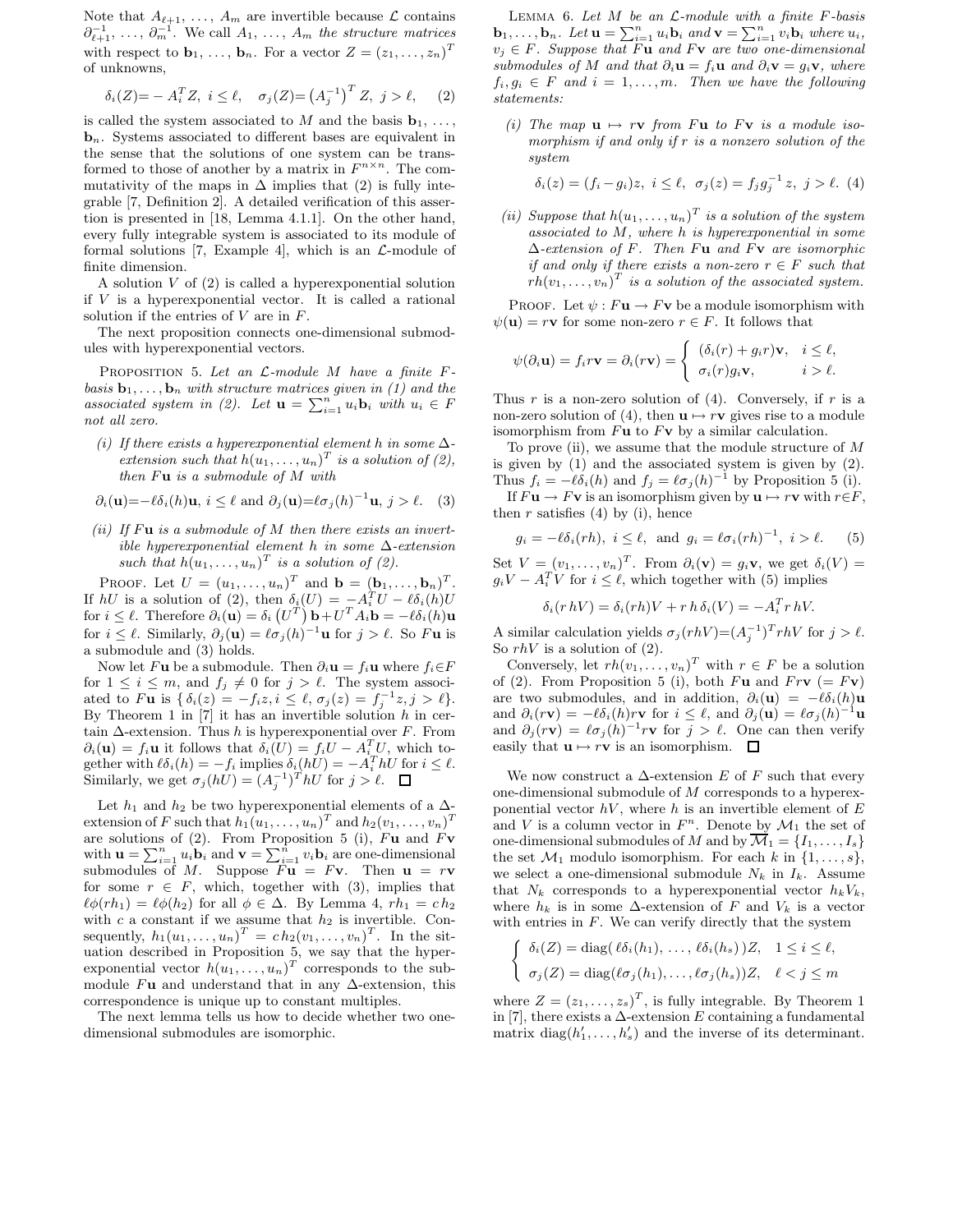That is, for every k with  $1 \leq k \leq s$ ,  $\ell \phi(h_k) = \ell \phi(h'_k)$  for all  $\phi \in \Delta$ . Consequently,  $h'_k V_k$  also corresponds to  $N_k$ . By Lemma 6 (ii), we need only to search for hyperexponential solutions of the system associated to  $M$  in  $E<sup>n</sup>$  to determine  $\mathcal{M}_1$ . Observe that the construction of E is independent of the choices of F-bases, since all associated systems are equivalent. The ring  $E$  is therefore called a *hyperexpo*nential extension relative to  $(M, \Delta)$ .

Next, we represent all one-dimensional submodules of M by a finite amount of information. Suppose that  $M$  has a basis  $\mathbf{b}_1, \ldots, \mathbf{b}_n$  and the associated system (2), with  $\mathcal{M}_1$ and  $\overline{\mathcal{M}}_1 = \{I_1, \ldots, I_s\}$  denoted as above. Let E be a hyperexponential extension of  $M$ . By Lemma 6 (ii), for each  $k$ with  $1 \leq k \leq s$  there exists an invertible hyperexponential element  $h_k$  of E such that every  $N \in I_k$  corresponds to a solution  $h_k V_{k,N}$  of (2), where  $V_{k,N}$  is a column vector in  $F^n$ . Let  $V_k$  be a matrix whose column vectors form a maximal set of F-linearly independent vectors among all  $V_{k,N}$  for  $N \in I_k$ . We call  $\{(h_1, V_1), \ldots, (h_s, V_s)\}\$ a representation of hyperexponential solutions of (2) and  $\{V_1, \ldots, V_s\}$  a representation of  $\mathcal{M}_1$  relative to the given basis.

PROPOSITION 7. With the notation just introduced, let  $\overline{E}$ be a  $\Delta$ -extension containing E, and H the set of hyperexponential solutions of (2) in  $\overline{E}$ . If  $\{(h_1, V_1), \ldots, (h_s, V_s)\}\$ is a representation of hyperexponential solutions of (2), then

- $(i)$  N is a one-dimensional submodule of M if and only if N is generated by  $U^T(\mathbf{b}_1,\ldots,\mathbf{b}_n)^T$  over F, where U is a  $C_F$ -linear combination of the column vectors in some  $V_k$ ;
- (ii) H is the disjoint union  $\bigcup_{k=1}^{s} H_k$ , where  $H_k = \{c \, h_k V_k C\}$ with c an arbitrary non-zero constant in  $\bar{E}$  and C an arbitrary non-zero column vector over  $C_F$ .

PROOF. Observe that for every  $k \in \{1, \ldots, s\}$  and  $N \in I_k$ , the vector  $V_{k,N}$  defined above is a rational solution of the system obtained by substituting  $h_k(z_1, \ldots, z_n)^T$  into (2). Hence by Lemma 1.7 in [16] and its difference analogue, the column vectors in  $V_k$  also form a maximal set of  $C_F$ linearly independent vectors among all  $V_{k,N}$  for  $N \in I_k$ . Consequently,  $V_{k,N}$  is a  $C_F$ -linear combination of the column vectors in  $V_k$ , which proves the first assertion.

Clearly,  $\bigcup_{k=1}^{s} H_k \subset H$  and  $H_i \cap H_j = \emptyset$  for all  $i \neq j$ . Assume  $hW \in \overline{H}$  with  $h \in \overline{E}$  and W a column vector in  $F^n$ . By Proposition 5 (i), hW corresponds to a one-dimensional submodule  $N$ , which by (i) also corresponds to a hyperexponential solution  $h_k V_{k,N} \in H_k$  for some k with  $1 \leq k \leq s$ . Thus the two solutions differ from a constant multiple according to the discussion following the proof of Proposition 5.  $\Box$ 

## **4. PARAMETRIC HYPEREXPONENTIAL VECTORS**

As before, let  $\Delta = {\delta_1, \ldots, \delta_\ell, \sigma_{\ell+1}, \ldots, \sigma_m}$  where the  $\delta_i$ and  $\sigma_i$  are derivation operators and automorphisms of F, respectively, and  $\mathcal L$  be the Laurent-Ore algebra over  $F$ . Let  $M$ be an *n*-dimensional  $\mathcal{L}$ -module with an associated system given in (2). For the purpose of this article, it suffices to find the hyperexponential solutions of (2) in a hyperexponential extension relative to M. We plan to proceed as follows:

First, compute hyperexponential solutions of a matrix equation in (2), say,  $\delta_1(Z) = -A_1^T Z$ . The set of solutions is partitioned into finitely many groups by Proposition 7. Each group is given as  $chVC$ , where c is a constant with respect to  $\delta_1$ , h is hyperexponential with respect to  $\delta_1$ , V is a matrix over  $F$ , and  $C$  is a column vector whose entries are arbitrary constants with respect to  $\delta_1$ .

Second, substitute  $Z = chV C$  into another matrix equation, say  $\delta_2(Z) = -A_2^T Z$  to find c and C so that Z is a hyperexponential solution of both  $\delta_1(Z) = -A_1^T Z$  and  $\delta_2(Z) = -A_2^T Z$ . There arise several questions in this process:

- (a) In what extensions do we compute hyperexponential solutions of  $\delta_1(Z) = -A_1^T Z$  ?
- (b) Does the substitution introduce coefficients outside  $F$ ? Note that  $h$  is not necessarily hyperexponential with respect to  $\delta_2$ .
- (c) How do we determine c and C so that  $Z$  is hyperexponential with respect to both  $\delta_1$  and  $\delta_2$ ?

These questions will be answered in Proposition 11 at the end of this section.

Let  $\Theta$  be the commutative monoid generated by the  $\delta_i$ and  $\sigma_j$ . The multiplication in  $\Theta$  is the composition of maps. For  $\theta = \delta_1^{k_1} \dots \delta_\ell^{k_\ell} \sigma_{\ell+1}^{k_{\ell+1}} \dots \sigma_m^{k_m} \in \Theta$ , the sum  $\sum_{i=1}^m k_i$  is called the *order* of  $\theta$ . The set of elements of  $\Theta$  of order less than or equal to s is denoted  $\Theta_s$ .

LEMMA 8. Let F be a  $\Delta$ -field,  $f_1, \ldots, f_s$  in F and E a  $\Delta$ -ring extension of F. Then  $f_1, \ldots, f_s$  are linearly dependent over  $C_E$  if and only if the matrix  $W(f_1, \ldots, f_s)$  =  $(\theta f_i)_{\theta \in \Theta_{s-1}, 1 \leq i \leq s}$  has rank less than s. In particular, if  $f_1, \ldots, f_s \in \overline{F}$  are linearly dependent over  $C_E$ , then they are linearly dependent over  $C_F$ .

PROOF. If there exist  $d_1, \ldots, d_s \in C_E$ , not all zero, such that  $d_1 f_1 + ... + d_s f_s = 0$ , then  $d_1 \theta f_1 + ... + d_s \theta f_s = 0$  for all  $\theta \in \Theta_{s-1}$ . The matrix  $W(f_1, \ldots, f_s)$  has rank less than s by Corollary 4.17 in [12, Chapter XIII §4].

Assume that  $W(f_1, \ldots, f_s)$  has rank less than s. The proof follows the similar arguments concerning Wronskians and Casoratians, and proceeds by induction on s. The statement holds when  $s = 1$ . Assume that  $s > 1$  and that the statement holds for lower values of s. We can find in F a nontrivial solution  $c_1, \ldots, c_s$  to the equations  $\sum_{k=1}^{s} c_k \theta(f_k) = 0$  for all  $\theta \in \Theta_{s-1}$ . Since F is a field, we can assume  $c_1 = 1$ . Applying  $\delta_i$  (resp.  $\sigma_j$ ) to each equation indexed by  $\theta \in \Theta_{s-2}$  and then subtracting from the equation indexed by  $\delta_i \theta$  (resp.  $\sigma_j \theta$ , and noting that  $\sigma_j$ is an automorphism), we have  $\sum_{k=2}^{s} \delta_i(c_k) \theta(f_k) = 0$  and  $\sum_{k=2}^{s} (c_k - \sigma_j^{-1}(c_k)) \theta(f_k) = 0$  for all  $\theta \in \Theta_{s-2}$ . Either the  $c_k$ are constants or some  $\delta_i(c_k) \neq 0$  or some  $\sigma_j(c_k) - c_k \neq 0$ . In the former case, we have the conclusion. In the latter two cases, the matrix  $W(f_2, \ldots, f_s)$  has rank less than  $s-1$ . The induction hypothesis then implies that  $f_2, \ldots, f_s$  are already linearly dependent over  $C_E$ . The conclusion of the lemma is again satisfied.  $\square$ 

LEMMA 9. Let  $K$  be a field and  $R$  a commutative  $K$ algebra. Let

$$
\begin{cases} \sum_{j=1}^{n} a_{ij} X_j = 0, & 1 \leq i \leq p \\ \sum_{j=1}^{n} b_{kj} X_j \neq 0, & 1 \leq k \leq q \end{cases}
$$

be a system of equations with coefficients in K. This system has a non-zero solution in  $K$  if and only if it has a non-zero solution in R.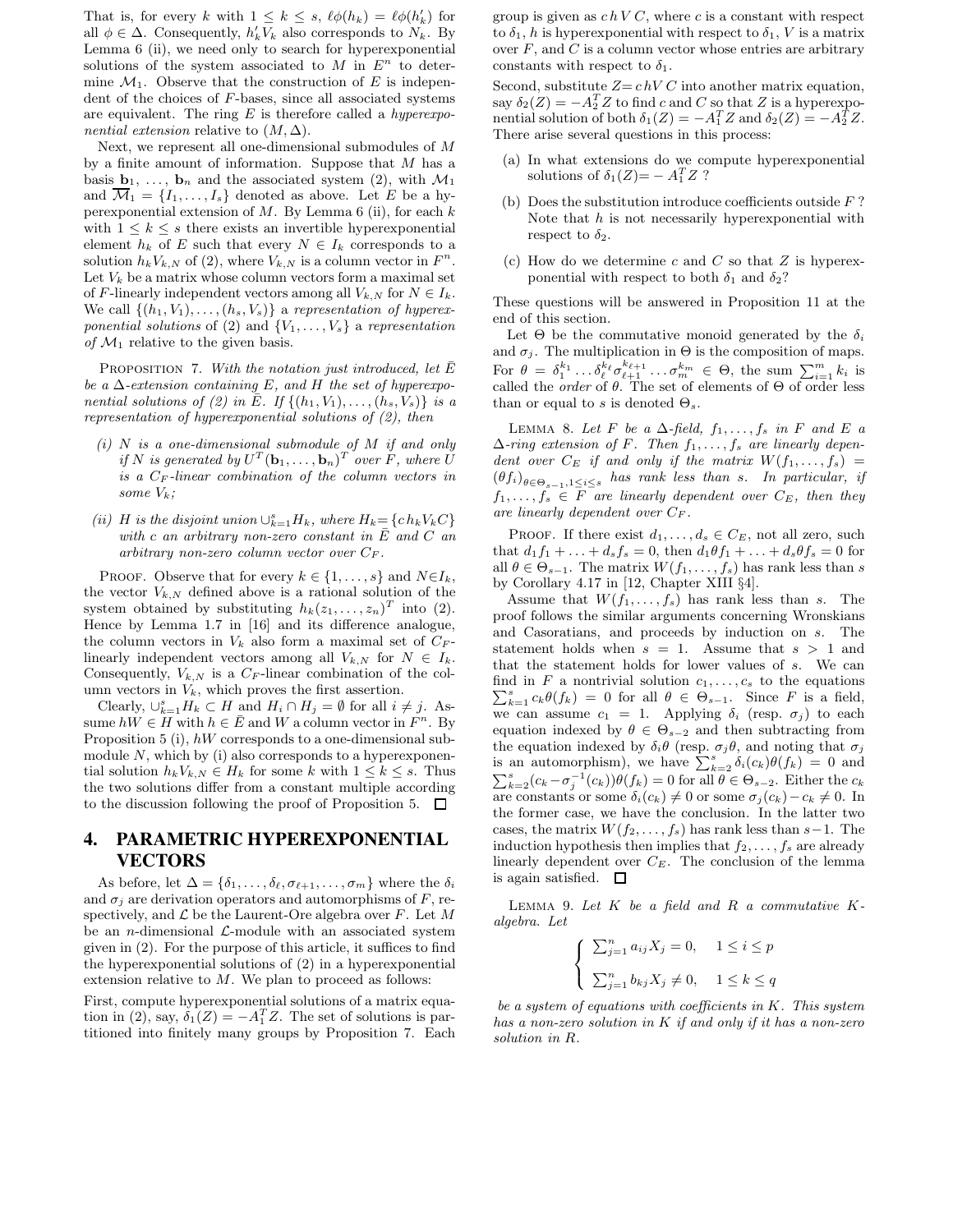PROOF. Let  $\{\alpha_j\}$  be a K-basis of R and let  $c_i = \sum_j d_{ij} \alpha_j$ with  $d_{ij} \in K$  be a solution of the above system in  $R$ . Substituting in the system and equating the coefficients of the  $\alpha_i$ , we find a solution in K.  $\Box$ 

**Notation:** In the rest of this article  $\Delta'$  is a nonempty subset of  $\Delta$ . For a  $\Delta$ -ring R, the ring of constants with respect to the maps in  $\Delta'$  is denoted  $C'(R)$ .

LEMMA 10. Let F be a  $\Delta$ -field, E a  $\Delta$ -extension of F, and E' a  $\Delta'$ -extension of E. Let  $V_1, \ldots, V_s, W$  be nonzero column vectors in  $F^n$ ,  $c_1, \ldots, c_s \in C'(E')$ ,  $g \in E$ ,  $h \in E'$  with g, h invertible, and  $gW = h \sum_{i=1}^{s} c_i V_i$ . If h is hyperexponential over F with respect to  $\overline{\Delta'}$ , and g is hyperexponential over F with respect to  $\Delta$ , then there exist  $d_1, \ldots, d_s \in C'(F), \bar{h} \in E$  with  $\bar{h}$  invertible such that the following statements hold:

- (i) h is hyperexponential over F with respect to  $\Delta$ .
- (ii)  $\ell \phi(\bar{h}) = \ell \phi(h)$  for all  $\phi \in \Delta'$ .

$$
(iii) \t gW = \bar{h} \sum_{i=1}^{s} d_i V_i.
$$

PROOF. Let  $W = (w_1, ..., w_n)^T$  and  $V_i = (v_{1i}, ..., v_{ni})^T$ . Assume that  $w_1, \ldots, w_t$  are non-zero while  $w_{t+1}, \ldots, w_n$  are all zero. The equation  $gW = h \sum_i c_i V_i$  translates to

$$
gh^{-1} = \sum_{i} c_i \frac{v_{ji}}{w_j}, \text{ for } j = 1, ..., t,
$$
 (6)

and  $0 = \sum_i c_i v_{ki}$  for  $\underline{k} = t + 1, \ldots, n$ . Note that the equations (6) imply that  $\sum_i c_i \frac{v_{ji}}{w_i}$  $\frac{v_{ji}}{w_j} = \sum_i c_i \frac{v_{li}}{w_l}$  for  $1 \leq j, l \leq t$ . Furthermore, we have that for any  $\phi \in \Delta'$  there is a  $u_{\phi} \in F$ such that  $\ell \phi(\sum_i c_i \frac{v_{ji}}{w_i})$  $\frac{v_{ji}}{w_j}$ ) =  $\ell \phi (gh^{-1}) = u_{\phi}$  for  $1 \leq j \leq t$ . Consider the equations

$$
\sum_{i} c_i \frac{v_{ji}}{w_j} = \sum_{i} c_i \frac{v_{li}}{w_l} \neq 0, \quad 1 \leq j, l \leq t \tag{7}
$$

$$
0 = \sum_{i} c_i v_{ki}, \quad k = t + 1, ..., n \quad (8)
$$

$$
\sum_{i} c_i \phi\left(\frac{v_{ji}}{w_j}\right) = \sum_{i} c_i \frac{v_{ji}}{w_j} u_{\phi}, \quad 1 \le j \le t, \phi \in \Delta'.\tag{9}
$$

Letting  $\{\alpha_s\}$  be a  $C'(F)$ -basis of F, there exist  $a_s^{ji}, b_s^{ki},$  $c_s^{ji\phi}, d_s^{ji\phi}$  in  $C'(F)$  such that  $\frac{v_{ji}}{w_j} = \sum_s a_s^{ji} \alpha_s, v_{ki} = \sum_s b_s^{ki} \alpha_s,$  $\phi\left(\frac{v_{ji}}{w}\right)$  $\left(\frac{v_{ji}}{w_j}\right) = \sum_s c_s^{ji\phi} \alpha_s$  and  $\frac{v_{ji}}{w_j} u_{\phi} = \sum_s d_s^{ji\phi} \alpha_s$ . Substitute these into equations (7), (8) and (9). Using Lemma 8 and equating coefficients of the  $\alpha_s$ , we see that  $X_i = c_i$  satisfy the following system of equations for all s:

$$
\sum_{i} X_i a_s^{ji} = \sum_{i} X_i a_s^{li}, \quad 1 \le j, l \le t
$$

$$
0 = \sum_{i} X_i b_s^{ki}, \quad k = t + 1, ..., n
$$

$$
\sum_{i} X_i c_s^{ji\phi} = \sum_{i} X_i d_s^{ji\phi}, \quad 1 \le j \le t, \phi \in \Delta',
$$

and that for  $1 \leq j \leq t$  there is an s such that  $\sum_i X_i a_s^{ji} \neq 0$ . Lemma 9 implies that this system will have a solution  $X_i = d_i$ in  $C'(F)$ . Let  $S = \sum_i d_i \frac{v_{1i}}{w_1} = \ldots = \sum_i d_i \frac{v_{1i}}{w_t} \neq 0$ . Note that  $\phi(S) = u_{\phi} S$  for all  $\phi \in \Delta'$ . Therefore  $\ell \phi \left(\frac{g}{hS}\right) = 0$  for all derivations  $\phi \in \Delta'$  and  $\ell \phi \left( \frac{g}{hS} \right) = 1$  for all automorphisms  $\phi \in \Delta'$  and so  $g = Shd$  for some  $d \in C'(E')$ , that is,

 $w_j g = h(\sum_i d_i v_{ji})d$  for all  $1 \leq j \leq t$ . Letting  $h = hd =$  $w_j g/(\sum_i d_i v_{ji}) \in E$ , we have that  $\ell \phi(\overline{h}) = \ell \phi(h)$  for  $\phi \in \Delta'$ and  $\ell \phi(\overline{h}) \in F$  for all  $\phi \in \Delta$ .  $\Box$ 

We now consider how to have some information about  $h$ given in the conclusion of Lemma 10 without knowing  $gW$ . Let  $\Delta' = {\delta_1, \ldots, \delta_p, \sigma_{\ell+1}, \ldots, \sigma_q}, r_i = \ell \delta_i(h)$  and  $r_j = \ell \sigma_j(h)$ where  $1 \leq i \leq p$  and  $\ell + 1 \leq j \leq q$ . Note that  $r_i = \ell \delta_i(\bar{h})$ and  $r_j = \ell \sigma_j(\vec{h})$  by Lemma 10. Assume that  $\phi \in \Delta \setminus \Delta'$ . We want to compute an element r of F such that  $r = \ell \phi(\bar{h})$ .

**Case 1.**  $\phi$  is a derivation operator. On one hand, we have  $\phi \circ \delta_i(h) = (\phi(r_i) + r_i r)h$  and  $\phi \circ \sigma_j(h) = (\phi(r_j) + r_j r)h$ . On the other hand, we have  $\delta_i \circ \phi(\bar{h}) = (\delta_i(r) + r_i r) \bar{h}$  and  $\sigma_j \circ \phi(\bar{h}) = \sigma_j(r) r_j \bar{h}$ . By the commutativity of the maps in  $\Delta$ , r is a solution of the system

$$
\begin{cases} \delta_i(z) = \phi(r_i), & 1 \leq i \leq p \\ \sigma_j(z) - z = \ell \phi(r_j), & \ell + 1 \leq j \leq q. \end{cases}
$$
 (10)

Consequently, if there exists h such that  $gW=h\sum_i c_iV_i$ , (10) has a solution r in F and  $\ell \phi(\bar{h}) = r+c$  for some  $c \in C'(F)$ .

**Case 2.**  $\phi$  is an automorphism. A similar calculation shows that  $r$  is a non-zero solution of the system

$$
\begin{cases}\n\delta_i(z) = (\phi(r_i) - r_i)z, & 1 \leq i \leq p \\
\sigma_j(z) = \ell \phi(r_j)z, & \ell + 1 \leq j \leq q.\n\end{cases}
$$
\n(11)

Consequently, if there is h such that  $gW = h \sum_i c_i V_i$ , (11) has a solution r in F and  $\ell \phi(\bar{h}) = cr$  for some  $c \in C'(F)$ .

Let h be a hyperexponential element with respect to  $\Delta'$ . We say that h is *extensible* for a map  $\phi \in \Delta \setminus \Delta'$  if there exists  $\bar{h}$ , hyperexponential with respect to both  $\Delta'$  and  $\phi$ , such that  $\ell \psi(h) = \ell \psi(\bar{h})$  for all  $\psi \in \Delta'$ .

By the above discussion,  $h$  is extensible for a derivation (resp. an automorphism) if and only if (10) (resp. (11)) has a rational solution.

PROPOSITION 11. Let  $\Delta \backslash \Delta'$  have one element and M be an  $\mathcal{L}\text{-module of finite dimension.}$  Let E and E' be hyperexponential extensions relative to  $(M, \Delta)$  and  $(M, \Delta')$ , respectively. Let A and A' be the systems associated to  $(M, \Delta)$ and  $(M, \Delta')$ , respectively. Let  $\{(h'_1, V'_1), \ldots, (h'_t, V'_t)\}$  be a representation of hyperexponential solutions of  $A'$  in  $E'$  with respect to  $\Delta'$ . Then there exist a  $\Delta'$ -extension R of F con $taining\ both\ E\ and\ E',\ and\ invertible\ hyperexponential\ el$ ements  $h_1, \ldots, h_s$  in R, with  $s \leq t$ , such that, for every hyperexponential solution  $gW$  of  $A$  with coordinates in  $R$ ,  $gW = h_k V'_k D$ , where k is unique and D is a hyperexponential vector over  $C'(R)$ .

PROOF. Let  $\Delta \setminus \Delta' = \{\phi\}$ . Assume that  $h'_1, \ldots, h'_s$  are extensible to  $h_1, \ldots, h_s$  for  $\phi$ , respectively, while  $h'_{s+1}, \ldots, h'_t$ are not extensible. We can regard  $h_1, \ldots, h_s$  as invertible elements in a  $\Delta$ -extension  $E''$ , as we did in the construction of hyperexponential extensions. Let  $R = E \otimes_F E' \otimes_F E''$ . Since  $gW$  is a hyperexponential solution of A, it is a hyperexponential solution of  $A'$ . By Proposition 7, there exist k with  $1 \leq k \leq t$  and a column vector C with entries in  $C'(R)$  such that  $gW = h'_{k}V'_{k}C$ . By Lemma 10 we have  $gW = \bar{h}V_k'D'$  where  $\bar{h} \in R$  is hyperexponential such that  $\ell\psi(h'_k) = \ell\psi(\bar{h})$  for all  $\psi \in \Delta'$ , and  $D'$  is a column vector with entries in  $C'(F)$ . Hence,  $h'_{k}$  is extensible and the ratio  $d = \bar{h}/h_k$  is in  $C'(R)$  by Lemma 4. Setting  $D = dD'$ yields the proposition.  $\Box$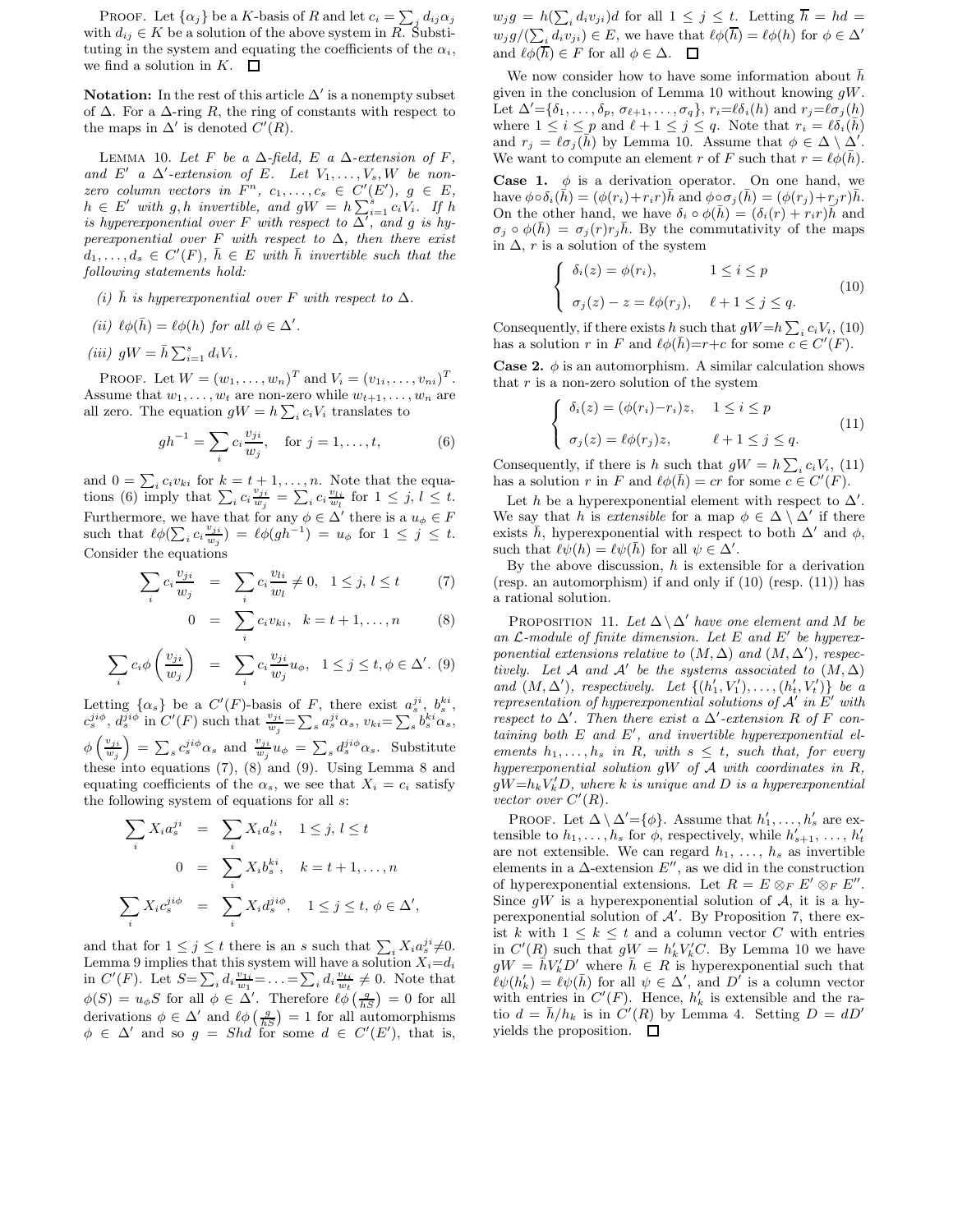#### **5. ALGORITHM DESCRIPTION**

Let M be an  $\mathcal{L}$ -module with an F-basis  $\mathbf{b}_1, \ldots, \mathbf{b}_n$  and let  $\mathbf{b} = (\mathbf{b}_1, \dots, \mathbf{b}_n)^T$ . We will compute one-dimensional submodules of M recursively. The key step for recursion proceeds as follows.

Assume that we have obtained all one-dimensional submodules of  $(M, \Delta')$ , where  $|\Delta \setminus \Delta'| = 1$ . Let A and A' be the systems associated to  $(M, \Delta)$  and  $(M, \Delta')$ , respectively. Let U be an  $n \times s$  matrix over F such that the set

$$
S = \{ \begin{array}{c} F\mathbf{u} \mid \mathbf{u} = (UC)^T \mathbf{b} \text{ and} \\ C \text{ is a nonzero column vector over } C'(F) \} \end{array}
$$

is an equivalence class of one-dimensional submodules of  $(M, \Delta')$  with respect to isomorphism. If  $W<sup>T</sup>$ b with  $W \in F<sup>n</sup>$ generates a one-dimensional submodule of  $(M, \Delta)$  that is in  $S$ , then there exists an element  $g$  in a hyperexponential extension relative to  $(M, \Delta)$  such that gW is a solution of A. By Proposition 11 there exists a hyperexponential element h in some  $\Delta'$ -extension R such that  $gW = hUD$ for some hyperexponential vector  $D$  with entries in  $C'(R)$ . Moreover,  $h$  can be found by computing rational solutions of equations (10) or (11). Substituting  $hUD$  into the matrix equation corresponding to the map in  $\Delta \setminus \Delta'$ , we get an ordinary differential or difference matrix equation in D over F. This system translates to a system over  $C'(F)$  by the technique used in the proof of Lemma 10, since we only look for hyperexponential solutions in  $C'(R)$ . In this way we obtain all one-dimensional submodules of  $(M, \Delta)$  that are in S.

To make this idea effective, we will need several assumptions. Define  $\Delta_0 = \emptyset$ ,  $\Delta_i = \{\phi_1, \ldots, \phi_i\}$  and  $C_i$  to be the set of all elements of F that are constants with respect to  $\Delta_i$ . Note that  $C_0 = F$ ,  $C_m = C_F$  and that each  $C_i$  is a  $(\Delta \setminus \Delta_i)$ field. The above algorithm can be formalized if we assume that, for each  $i$ ,

- 1. One is able to identify the field  $C_i$  and effectively carry out computations in  $C_i$  as a  $(\Delta \backslash \Delta_i)$ -field. Furthermore, we assume that we can find a  $C_i$ -basis of F and express any element in  $F$  in this basis.
- 2. Assuming that  $\phi_{i+1}$  is a derivation, we can decide if systems of the form  $\{L_j(z) = a_j \mid a_j \in F\}_{j=1}^i$  have solutions in F where  $L_j(z) = \phi_j(z)$  if  $\phi_j$  is a derivation and  $L_j(z) = \phi_j(z) - z$  if  $\phi_j$  is an automorphism, and, if so, find one.
- 3. Assuming that  $\phi_{i+1}$  is an automorphism, we can decide if systems of the form  $\{\phi_j(z) = a_j z \mid a_j \in F\}_{j=1}^i$  have solutions in  $F$ , and, if so, find one.
- 4. Given an equation  $\phi_{i+1}(Z) = AZ$  with  $A \in C_i^{n \times n}$ , we can find all hyperexponential solutions over  $C_i$ .

By conditions 2 and 3, we can find rational solutions of (10) and (11). In condition 4, if  $\phi_{i+1}$  is a differential operator, methods for solving such an equation or reducing the system to a scalar equation and solving the scalar equation for certain fields are discussed in [3, 4, 6, 9, 17]. Methods to find hypergeometric solutions for scalar difference equations are discussed in [2, 10, 15]. We will discuss below a method to reduce systems to scalar equations in the difference case.

### **5.1 Ordinary case**

Let  $\phi$  be a difference operator. Consider a system

$$
\phi(Z) = AZ \quad \text{with } A \in F^{n \times n} \text{ and } Z = (z_1, \dots, z_n)^T. \tag{12}
$$

From (12), we construct by linear algebra a linear difference equation with minimal order, say,

$$
L(z_1) = \phi^k(z_1) + a_{k-1}\phi^{k-1}(z_1) + \cdots + a_0z_1 = 0
$$

where  $a_i \in C'(F)$ . If  $k = n$ , then each of the  $z_i$  is a linear combination of  $z_1, \phi(z_1), \ldots, \phi^{k-1}(z_1)$  over F. So we need only to compute hyperexponential solutions of  $L(z_1) = 0$ . If  $k < n$ , then we compute hyperexponential solutions of (12), in which  $z_1 \neq 0$  and  $z_1 = 0$ , separately. In the former case, let h be a hyperexponential solution of  $L(z_1) = 0$ , then, all hyperexponential solutions of (12) of the form  $h(v_1, \ldots, v_n)^T$ can be found by substituting  $hZ$  into (12) and computing the rational solutions of the resulting equation. There are methods for computing rational solutions of linear functional matrix equations in [1, 3]. In the latter case  $z_1 = 0$ , we compute  $P, Q$  and a partition of  $(z_2, \ldots, z_n)^T$  into two subvectors  $Y_1$  and  $Y_2$  such that  $\phi(Y_1) = PY_1$  and  $Y_2 = QY_1$ , by an ordinary version of the algorithm LinearReduction described in [18, Section 2.5.3]. Then we apply the same method to  $\phi(Y_1) = P Y_1$ , recursively.

In Section 5.2, one will encounter a matrix equation of form  $V\phi(Y)=UY$  where Y is a vector of unknowns, U and V are matrices over  $F$ , and  $V$  has full column rank. A similar reduction transforms the equation into  $\oint \phi(Y_1) = U'Y_1$ ,  $Y_2 = V'Y_1$ , where  $Y_1$  and  $Y_2$  form a partition of Y into two sub-vectors of unknowns, and  $U'$  and  $V'$  are some matrices over  $F$ . So we can find hyperexponential solutions of  $V\phi(Y) = UY$ .

EXAMPLE 1. Let  $F = \mathbb{C}(x, m, n)$  and  $\sigma_n$  be the shift operator with respect to n. We now compute hyperexponential solutions of the matrix difference equation  $\tilde{A}$  :  $\sigma_n(Z)=AZ$ where  $Z = (z_1, z_2, z_3)^T$  and

$$
A = \begin{pmatrix} \frac{n(2nx + x - 2x^2 - 1)}{2(nx - 1)} & \frac{x(-n - 3 + 2x + 2nx)}{2(nx - 1)} & 0\\ \frac{n(n - 1 - x + nx)}{2(nx - 1)} & \frac{-2n - 2 + x + 2nx + n^2x}{2(nx - 1)} & 0\\ \frac{n^2x + 3nx + 2nn^2 - n^2 - n + 2m^2}{2(nx - 1)} & \frac{x + 2m^2 - n^2x + 2xn^2 + 2x^2n}{2(1 - nx)} & x \end{pmatrix}.
$$

By linear algebra, we find a linear difference equation:  $L(z_1) = \sigma_n^2(z_1) + \frac{4x^2n+11-18nx-6n^2x-12x+14n+3n^2+4x^2}{2(-n-3+2x+2nx)}$  $\frac{2(nx-6n^2x-12x+14n+3n^2+4x^2)}{2(-n-3+2x+2nx)}\sigma_n(z_1)$  $-\frac{n(8x^2+4-12x-8nx+4x^2n-2n^2x+5n+n^2)}{2(-n-3+2x+2nx)}z_1=0$ . All hyperexponential solutions of L are of the form  $c\Gamma(n)$  for  $c \in \mathbb{C}(x,m)$ .<br>Substituting  $Z = bY$  with  $b = \Gamma(n)$  and  $Y = (u, u, u)^T$ . Substituting  $Z = hY$  with  $h = \Gamma(n)$  and  $Y = (y_1, y_2, y_3)^T$ into A, we get a  $\mathbb{C}(x,m)$ -basis  $V = \left(\frac{n+1}{x}, \frac{(1+x)n}{x^2}, \frac{nx+m^2}{x^2}\right)^T$ of rational solutions of the resulting system. So  $\{(\Gamma(n), V)\}$ is among the representation of hyperexponential solutions of A. In addition,  $z_1$  is not a cyclic vector as the order of L is less than the size of A. By substituting  $z_1 = 0$  into A we get  $z_1 = 0$ ,  $z_2 = 0$  and  $\sigma_n(z_3) = xz_3$ . Thus  $z_3 = c x^n$ for any  $c \in \mathbb{C}(x,m)$ , hence  $cx^n(0,0,1)^T$  is a hyperexponential solution of A. So a representation of hyperexponential solutions of A is  $\{(\Gamma(n), V), (x^n, (0,0,1)^T)\}.$ 

#### **5.2 Partial case**

Let  $|\Delta'|=m-1$  and  $\Delta \backslash \Delta' = {\phi}$ . Assume that  $\{(h'_1, V'_1),$  $\ldots, (h'_t, V'_t)$  is a representation for hyperexponential solutions of the system associated to  $(M, \Delta')$ . We decide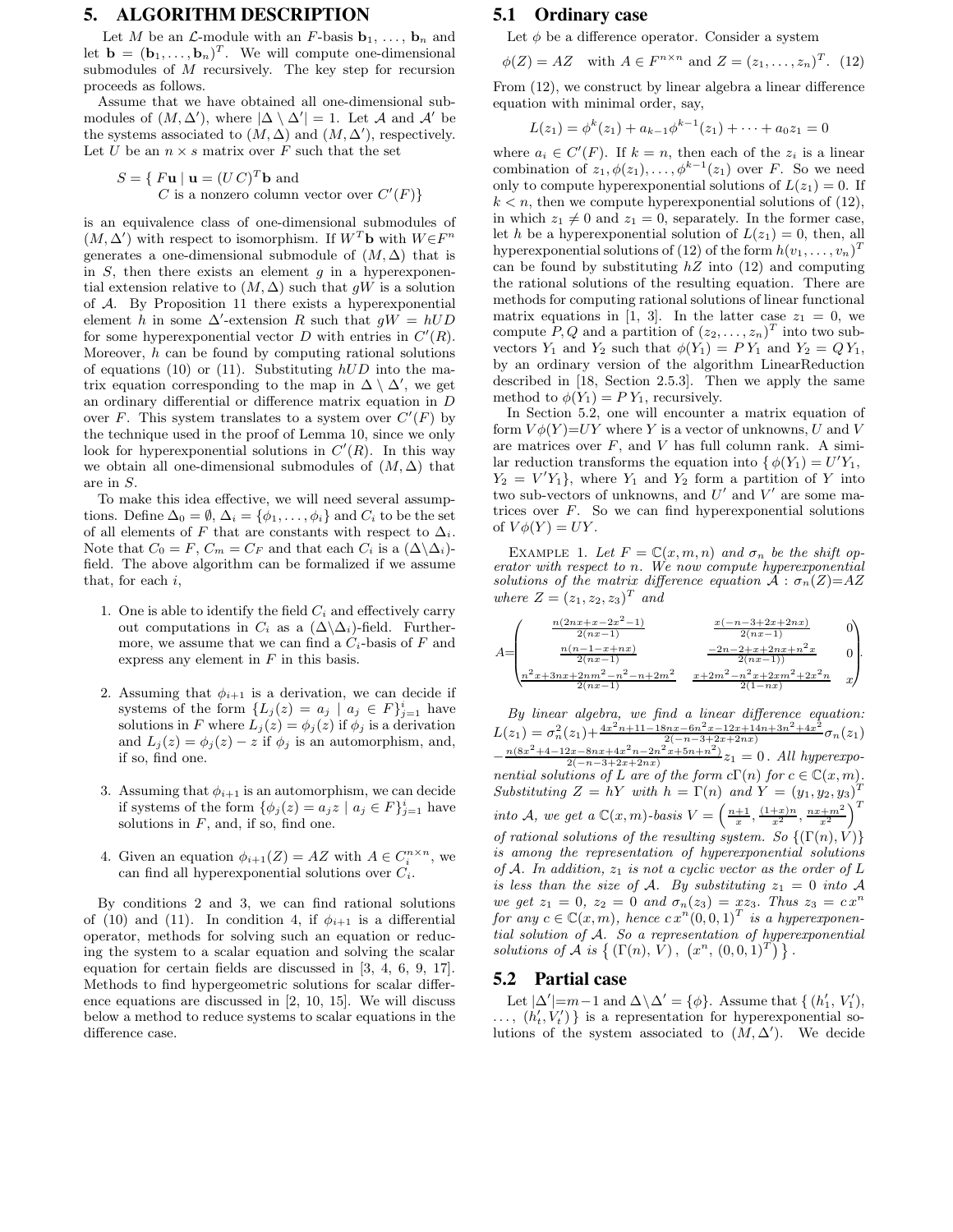whether  $h'_1, \ldots, h'_t$  are extensible for  $\phi$ . If none of them is extensible, then the system A associated to  $(M, \Delta)$  has no hyperexponential solution by the proof of Proposition 11. Otherwise, we may further assume that  $h'_1, \ldots, h'_s$  are extensible to  $h_1, \ldots, h_s$ , respectively, while  $h'_{s+1}, \ldots, h'_t$  are not extensible. By Propositions 11, for every hyperexponential solution of A, there exists a unique k in  $\{1, \ldots, s\}$  such that the solution is of the form  $h_k V_k'D_k$ , where  $D_k$  is a hyperexponential vector with constant entries with respect to  $\Delta'$ .

Let  $\phi(Z) = BZ$  be the equation corresponding to  $\phi$  in A. For  $1 \leq k \leq s$ , substituting  $h_k V_k'D_k$  into  $\phi(Z) = BZ$  yields an equation  $Q_k \phi(D_k) = B_k D_k$  for some matrices  $Q_k, B_k$ over F. In addition,  $Q_k$  has full column rank. As in the proof of Lemma 10, we choose a  $C'(F)$ -basis  $\{\alpha_i\}$  of F, and write  $Q_k = \sum_i Q_{ki} \alpha_i$  and  $B_k = \sum_i B_{ki} \alpha_i$ , where  $Q_{ki}$ and  $B_{ki}$  are matrices over  $C'(F)$ . Let  $U_k$  and  $W_k$  be matrices formed by the stacking of the non-zero matrices  $Q_{ki}$ and  $B_{ki}$ , respectively. By Lemma 8

$$
U_k \phi(D_k) = W_k D_k,\tag{13}
$$

where  $U_k$  has full column rank since  $Q_k$  has. We compute hyperexponential solutions of (13) over  $C'(F)$ .

Assume that, for  $1 \leq k \leq l$ ,  $\{(g_{k1}, G_{k1}), \ldots, (g_{ki_k}, G_{ki_k})\}$ is a representation of hyperexponential solutions of (13), while  $(13)$  has no hyperexponential solutions for any k with  $l \leq k \leq s$ . Then a representation of hyperexponential solutions of A consists of  $(f_{kj}, V_{kj})$ , where  $f_{kj} = g_{kj}h_k$ , the set of the column vectors of  $V_{kj}$  is a maximal set of linearly independent column vectors of the matrix  $V'_k G_{kj}$ ,  $j = 1, \ldots, i_k$ , and  $k = 1, \ldots, l$ . To prove this assertion, we need only to show that a hyperexponential solution of  $A$ cannot be represented by both  $(f_{kj}, V_{kj})$  and  $(f_{kj'}, V_{kj'})$ with  $j \neq j'$ . Suppose the contrary, then there exists  $r \in F$ such that  $rf_{kj} = f_{kj'}$ . It follows that  $rg_{kj} = g_{kj'}$ , so  $(g_{kj}, G_{kj})$  and  $(g_{kj'}, G_{kj'})$  would also represent the same set of hyperexponential vectors, a contradiction.

We illustrate the algorithm by two examples. The first one cannot be handled directly by the method in [11].

EXAMPLE 2. Consider the field  $F = C(x, y)$  with  $\Delta = {\delta, \sigma}$ where  $C = \mathbb{Q}(e)$ ,  $\delta = \frac{\partial}{\partial x} + \frac{\partial}{\partial y}$  and  $\sigma$  is defined by  $\sigma(x) = x+1$ and  $\sigma(y) = y$ . The constants of F are C, as the constants with respect to  $\sigma$  are  $C(y)$  and the constants of  $C(y)$  with respect to  $\delta$  are  $C$ . Let us compute hyperexponential solutions of the system  $\{\sigma(Z) = A_s Z, \delta(Z) = A_d Z\}$  where  $Z = (z_1, z_2, z_3, z_4)^T,$ 

$$
A_s = \left(\begin{array}{cccc} 0 & \frac{1}{y} & -xe & e+1 \\ -ye & e+1 & 0 & ye \\ 0 & 0 & 0 & \frac{1}{x+1} \\ 0 & 0 & -xe & e+1 \end{array}\right)
$$

and

$$
A_d = \begin{pmatrix} -\frac{1}{y} & -\frac{4}{2y-1} & \frac{x}{y} & \frac{2y-1+4y^2}{y(2y-1)} \\ 0 & 0 & 0 & 1 \\ -\frac{4y}{x(2y-1)} & 0 & \frac{4yx-2y+1}{x(2y-1)} & \frac{4y}{x(2y-1)} \\ 0 & -\frac{4}{2y-1} & 0 & \frac{4y}{2y-1} \end{pmatrix}.
$$

We obtain a representation  $\{(h_1 = 1, V_1), (h_2 = e^x, V_2)\}\$ of hyperexponential solutions of the first matrix equation  $\sigma(Z) = A_s Z$  with

$$
V_1 = \left(\begin{array}{cc} \frac{1}{y} & 1 \\ 1 & 0 \\ 0 & \frac{1}{x} \\ 0 & 1 \end{array}\right), \quad V_2 = \left(\begin{array}{cc} \frac{1}{y_e} & 1 \\ 1 & 0 \\ 0 & \frac{1}{x_e} \\ 0 & 1 \end{array}\right).
$$

Both  $h_1$  and  $h_2$  are extensible for  $\delta$ . Suppose that  $h_1V_1D$  is a solution of A for some hyperexponential vector D over  $C(y)$ . To decide D, substitute  $h_1V_1D$  for Z into the second matrix equation  $\delta(Z) = A_d Z$  to yield

$$
\left(\begin{array}{ccc} \frac{1}{y} & 1\\ 1 & 0\\ 0 & \frac{1}{x}\\ 0 & 1 \end{array}\right)\delta(D)=\left(\begin{array}{ccc} -\frac{4}{2y-1} & \frac{2y-1+4y^2}{y(2y-1)}\\ 0 & 1\\ -\frac{4}{x(2y-1)} & \frac{4y}{x(2y-1)}\\ -\frac{2y-1}{2y-1} & \frac{4y}{2y-1} \end{array}\right)D,
$$

which translates to a matrix equation of size two

$$
\delta(D) = \begin{pmatrix} 0 & 1 \\ -\frac{4}{2y-1} & \frac{4y}{2y-1} \end{pmatrix} D.
$$

A representation of hyperexponential solutions of the above system is  $\{(1, U_1 := (y, 1)^T), (e^{2y}, U_2 := (1, 2)^T)\}\.$  Hence the original system has hyperexponential solutions given by  $\{(1, V_1U_1), (e^{2y}, V_1U_2)\}.$ 

Similarly, substituting  $h_2V_2D$  for Z into  $\delta(Z) = A_dZ$  finally yields a matrix equation of size two

$$
\delta(D) = \begin{pmatrix} -1 & 1 \\ -\frac{4}{2y-1} & \frac{2y+1}{2y-1} \end{pmatrix} D.
$$

A representation of hyperexponential solutions of the above system is  $\{(e^y, W_1 := (e, 2e)^T), (e^{-y}, W_2 := (y e, e)^T)\}\.$  So the original system has hyperexponential solutions given by  $\{(e^{x+y}, V_2W_1), (e^{x-y}, V_2W_2)\}.$  Accordingly,

$$
(1, (2, y, \frac{1}{x}, 1)^T), \quad (e^{2y}, (\frac{1}{y} + 2, 1, \frac{2}{x}, 2)^T),
$$
  

$$
(e^{x+y}, (\frac{1}{y} + 2e, e, \frac{2}{x}, 2e)^T), \quad (e^{x-y}, (1+e, ye, \frac{1}{x}, e)^T)
$$

form a representation of hyperexponential solutions of the original system.

EXAMPLE 3. Let  $F = \mathbb{C}(x, y, k)$ , and  $\delta_x, \delta_y$  and  $\sigma_k$  denote partial differentiations with respect to  $x, y$  and the shift operator with respect to k, respectively. Let  $\mathcal{L} = F[\partial_x, \partial_y, \partial_k, \partial_k^{-1}]$ be the Laurent-Ore algebra over F and M be an L-module with an F-basis  ${e_1, e_2, e_3}$  whose structure matrices are  $-A_x^T$ ,  $(A_k^{-1})^T$  and  $-A_y^T$  where

$$
A_x = \begin{pmatrix} \frac{x+y}{xy} & -\frac{k(2x+k)}{x(x+k)} & 0\\ 0 & \frac{-y+x+k}{y(x+k)} & 0\\ \frac{3x+2y}{x+y} & -\frac{k(3x+2y)}{x+y} & \frac{x}{y(x+y)} \end{pmatrix},
$$
\n
$$
\begin{pmatrix} \frac{k(y+k)}{y+k+1} & \frac{k(k^2+2xk+xy+x+k)}{(y+k+1)(x+k+1)} & 0 \end{pmatrix}
$$

 $k(x+k)$ 

 $xk(2k+y+1)$ 

 $\frac{\kappa(x+\kappa)}{x+k+1}$  0

 $\frac{(2k+y+1)}{y+k+1}$   $k+1$ 

 $\setminus$ 

 $\Big\}$ 

and

 $A_k=$ 

 $\parallel$ 

−

 $\boldsymbol{0}$ 

 $x(2k+y+1)$  $y+k+1$ 

$$
A_y = \begin{pmatrix} -\frac{y^2 + xy + xk}{(y+k)y^2} & \frac{k(2y+k)}{y(y+k)} & 0\\ 0 & -\frac{x-y}{y^2} & 0\\ -\frac{x(2xy + y^2 + xk)}{y(y+k)(x+y)} & \frac{xk(2xy + y^2 + xk)}{y(y+k)(x+y)} & -\frac{x^2}{y^2(x+y)} \end{pmatrix}.
$$